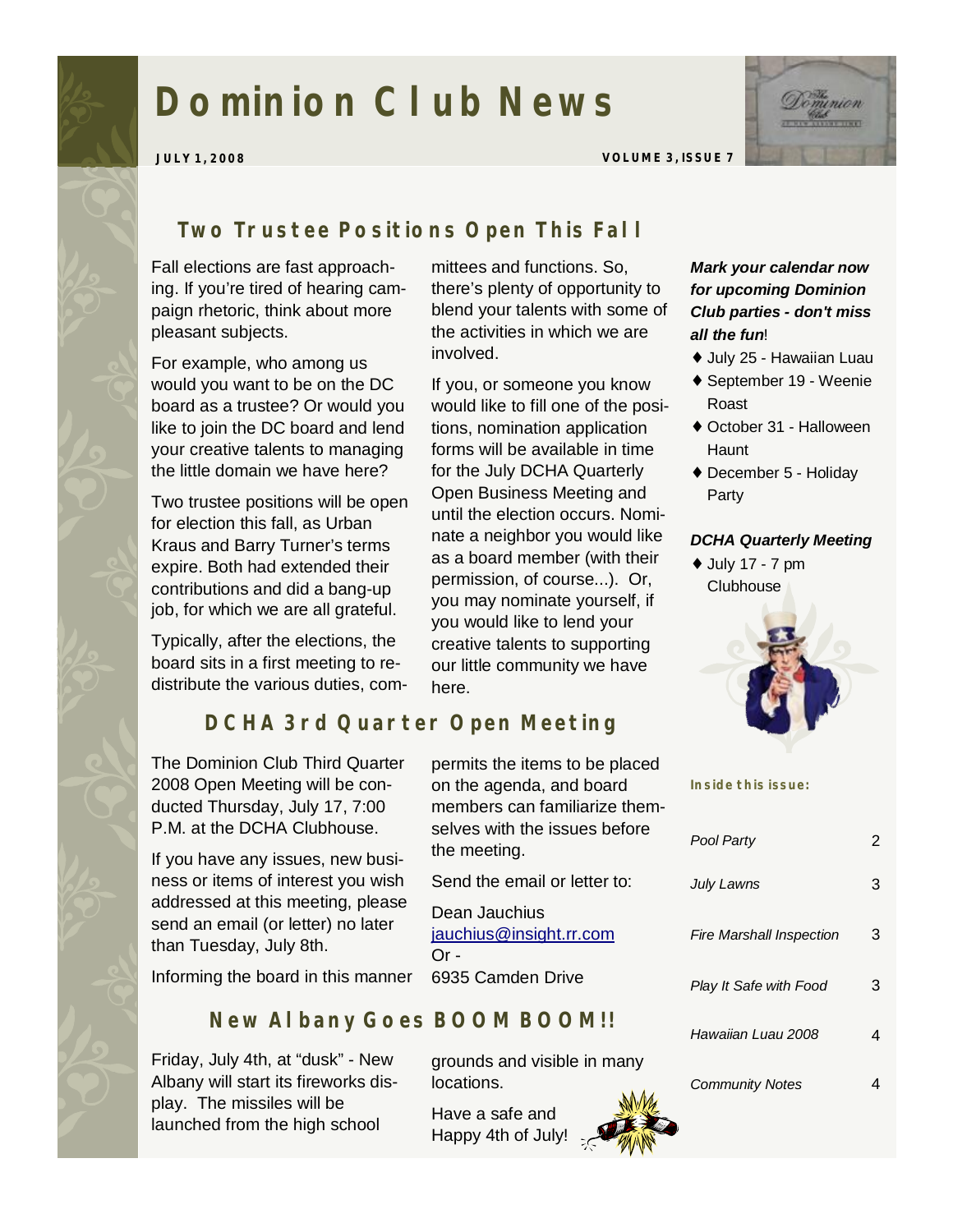## *Pool Party*

Seventy one people enjoyed good food, great weather and lots of fellowship at our "Pool Opening and Cookout Party" at the Dominion Clubhouse on Friday, June 6.

Don Thacker and Jim Roche did a great job cooking the burgers, brats and hotdogs for everyone.

A big thank you to all the volunteers!



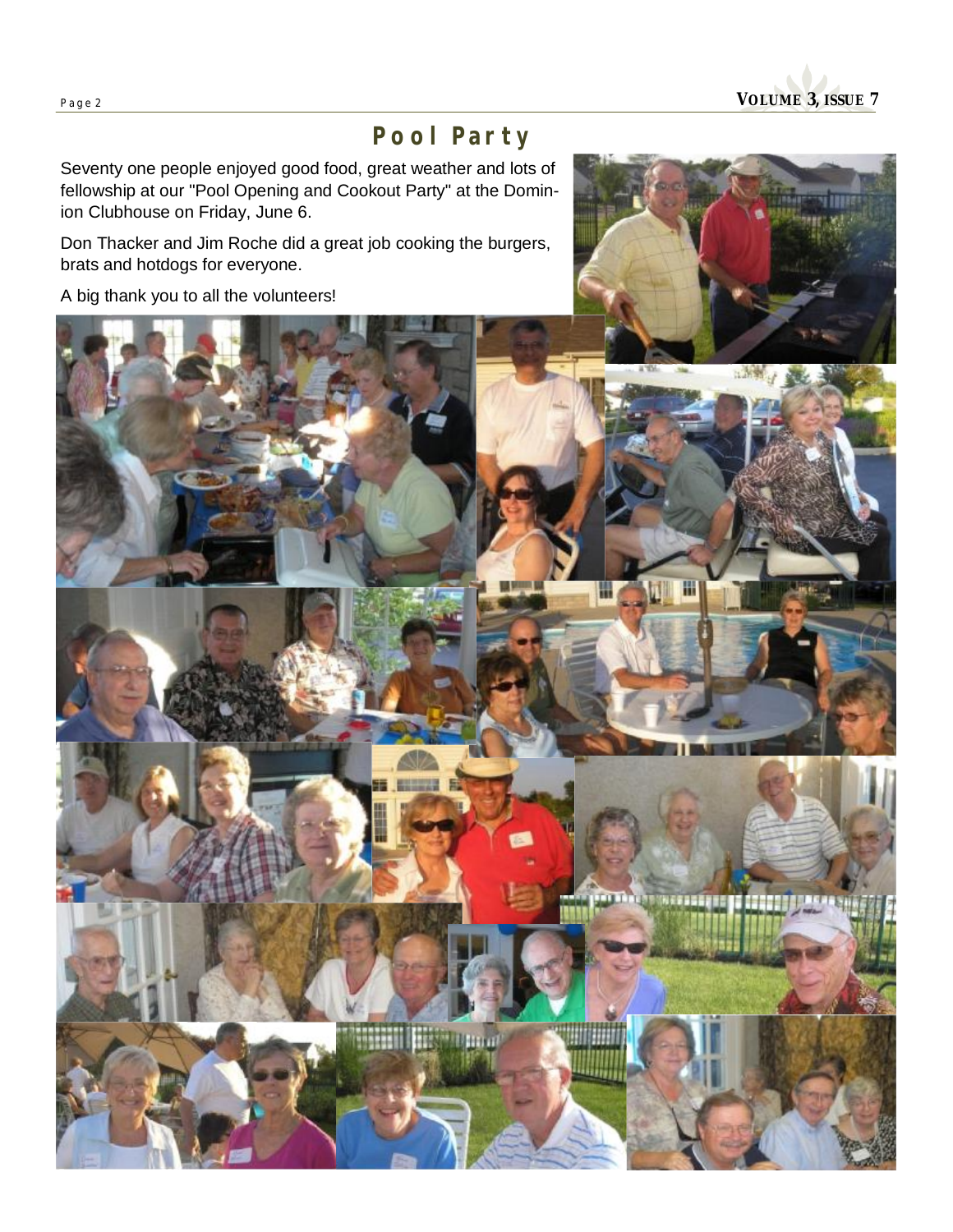



July will see basic lawn cutting, perhaps on a stretched-out schedule if extreme dryness sets in. The end of June saw fertilization, weed and surface insect (including grub) control applied. Late spring / early summer pruning was finished last week.

Remember to water your lawns at least one inch per week during any hot and/or dry spells. Watering early in the morning gives the best result. Late afternoon and evening watering when it's hot and humid promotes various lawn diseases.

*"Remember to water your lawns at least one inch per week during any hot and/ or dry spells"* 

## *Fire Marshall Inspects DCHA Clubhouse*

Each summer, coincident with the opening of the Dominion Club Pool, the PTFD Fire Marshall does an annual inspection of the clubhouse.

This year revealed that 11 light bulbs needed to be changed and emergency lighting packs updated.

One item needs the attention of all. In the utility closet off the hall to the rest rooms, **PLEASE do not store anything within 3 feet of the main electrical service box.**

Firefighters need to easily reach and shut down all power if they enter the premises to fight a fire. Blocking the electrical service main slows the progress of the firefighters when trying to shut off the power supply.

The final inspection will be conducted at the end of July.

Your cooperation is appreciated. We want to be sure we pass the inspection.





## *Play It Safe with Food*

Much has been in the news lately about food supply safety and microorganisms. Here are tips from the USDA.

Know how to prepare, handle, and store food safely to keep you and your family safe:

- Clean hands, food-contact surfaces, fruits, and vegetables. To avoid spreading bacteria to other foods, meat and poultry should not be washed or rinsed.
- Separate raw, cooked, and ready-toeat foods while shopping, preparing, or storing.
- Cook meat, poultry, and fish to safe internal temperatures to kill microorganisms.
- Chill perishable foods promptly and thaw foods properly.